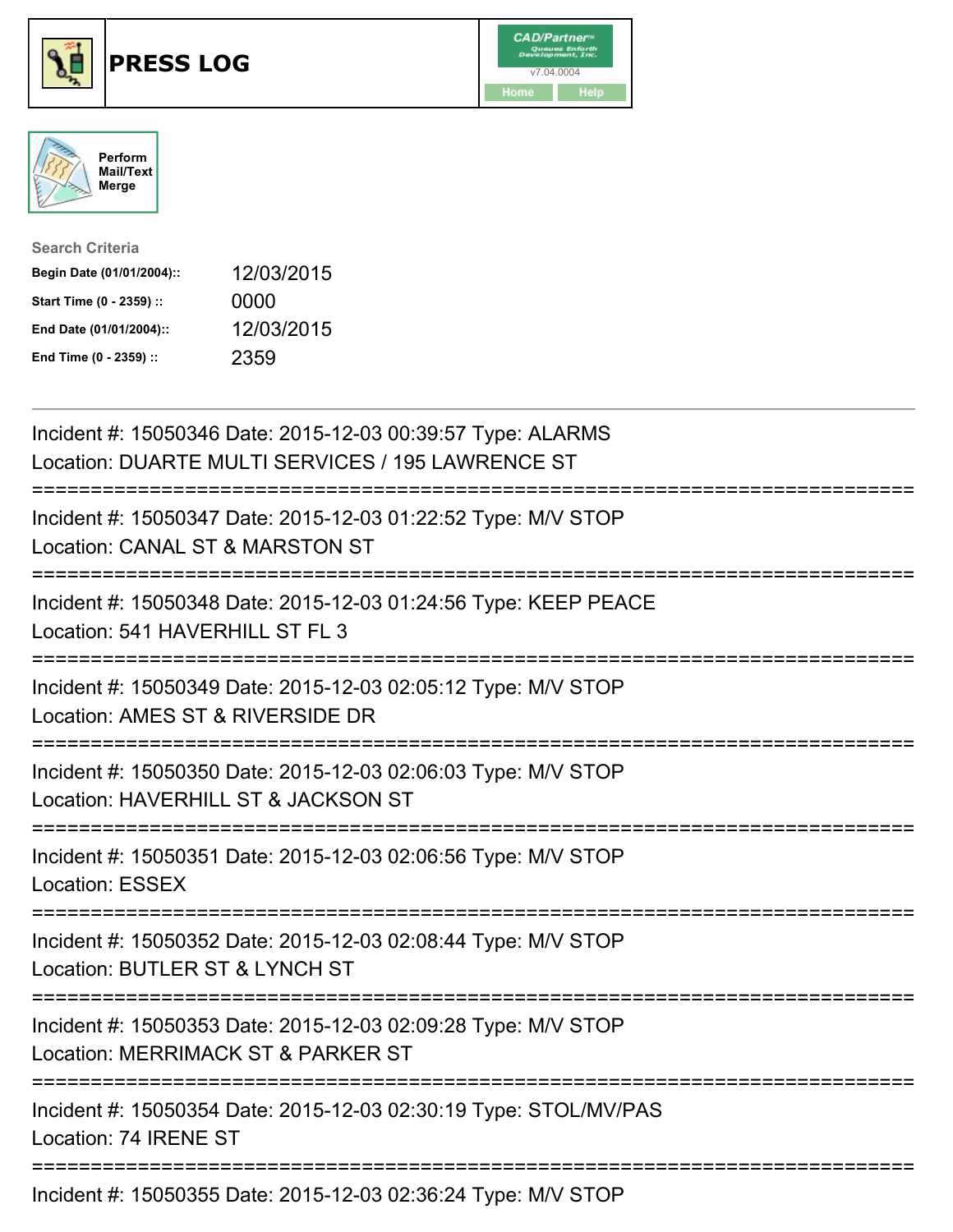Location: 29 DOYLE ST

=========================================================================== Incident #: 15050356 Date: 2015-12-03 03:06:01 Type: M/V STOP Location: CHICKERING ST & WINTHROP AV =========================================================================== Incident #: 15050357 Date: 2015-12-03 03:09:18 Type: M/V STOP Location: PARKER ST & SALEM ST =========================================================================== Incident #: 15050358 Date: 2015-12-03 03:42:25 Type: MEDIC SUPPORT Location: U-HAUL RENTAL / 375 BROADWAY =========================================================================== Incident #: 15050359 Date: 2015-12-03 04:00:20 Type: MEDIC SUPPORT Location: 203 HAVERHILL ST =========================================================================== Incident #: 15050360 Date: 2015-12-03 04:23:31 Type: SUS PERS/MV Location: 201 ESSEX ST =========================================================================== Incident #: 15050361 Date: 2015-12-03 05:45:19 Type: M/V STOP Location: AMESBURY ST & COMMON ST =========================================================================== Incident #: 15050362 Date: 2015-12-03 06:14:43 Type: ALARM OF FIRE Location: 138 S UNION ST =========================================================================== Incident #: 15050363 Date: 2015-12-03 06:40:58 Type: WARRANT SERVE Location: 239 JACKSON ST =========================================================================== Incident #: 15050364 Date: 2015-12-03 06:42:13 Type: ASSSIT OTHER PD Location: 519 HAVERHILL ST =========================================================================== Incident #: 15050365 Date: 2015-12-03 06:47:38 Type: PARK & WALK Location: BROADWAY =========================================================================== Incident #: 15050366 Date: 2015-12-03 06:58:34 Type: AUTO ACC/NO PI Location: CITY HALL / 200 COMMON ST =========================================================================== Incident #: 15050367 Date: 2015-12-03 07:11:18 Type: DPW Location: TARBOX SCHOOL / 59 ALDER ST =========================================================================== Incident #: 15050368 Date: 2015-12-03 07:30:03 Type: 911 HANG UP Location: NOTRED DAME HS / 205 HAMPSHIRE ST =========================================================================== Incident #: 15050369 Date: 2015-12-03 07:32:27 Type: STA RELIEF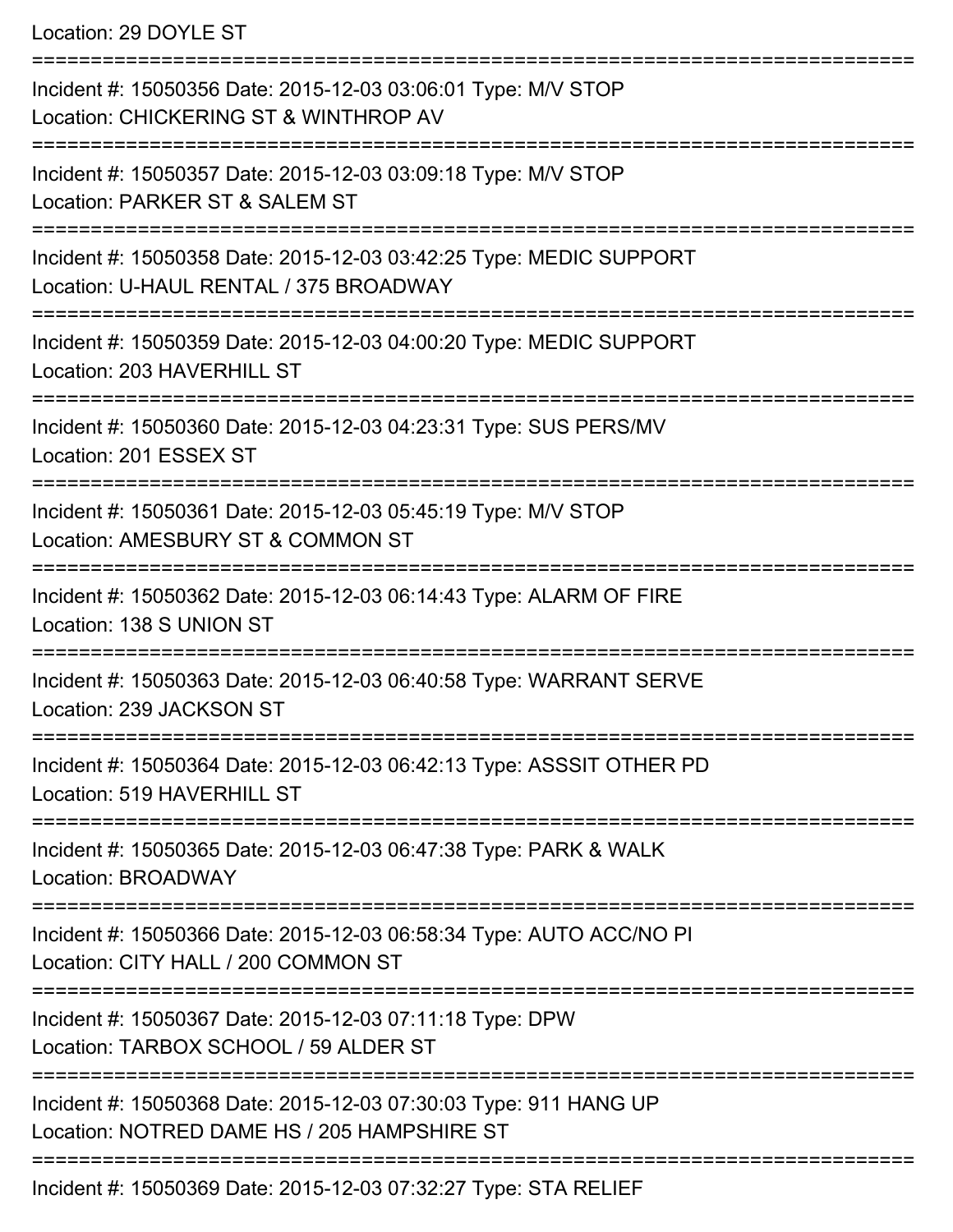| Incident #: 15050370 Date: 2015-12-03 07:36:14 Type: MEDIC SUPPORT<br>Location: PANGBURN RESD / 189 WATER ST       |
|--------------------------------------------------------------------------------------------------------------------|
| Incident #: 15050371 Date: 2015-12-03 08:04:31 Type: ALARM/BURG<br>Location: TACOS LUPITA / 505 BROADWAY           |
| Incident #: 15050372 Date: 2015-12-03 08:20:15 Type: SPECIAL CHECK<br>Location: MCDONALDS / 50 BROADWAY            |
| Incident #: 15050373 Date: 2015-12-03 08:20:33 Type: ABAND MV<br>Location: 20 HUDSON AV                            |
| Incident #: 15050374 Date: 2015-12-03 09:07:50 Type: WARRANT SERVE<br>Location: 7 SAXONIA AV                       |
| Incident #: 15050375 Date: 2015-12-03 09:26:15 Type: INVESTIGATION<br>Location: 28 SALEM ST                        |
| Incident #: 15050376 Date: 2015-12-03 09:28:52 Type: INVESTIGATION<br>Location: BRUCE SCHOOL ANNEX / 483 LOWELL ST |
| Incident #: 15050377 Date: 2015-12-03 09:33:20 Type: BUILDING CHK<br>Location: 466 HAVERHILL ST                    |
| Incident #: 15050378 Date: 2015-12-03 09:43:06 Type: LIC PLATE STO<br>Location: 2 MUSEUM SQ #716                   |
| Incident #: 15050379 Date: 2015-12-03 09:46:22 Type: PARK & WALK<br>Location: BRADFORD ST & BROADWAY               |
| Incident #: 15050380 Date: 2015-12-03 09:50:09 Type: WARRANT SERVE<br>Location: 90 LOWELL ST                       |
| Incident #: 15050381 Date: 2015-12-03 09:54:46 Type: WARRANT SERVE<br>Location: 311 WATER ST                       |
| Incident #: 15050382 Date: 2015-12-03 10:01:01 Type: GENERAL SERV<br>Location: 79 GENESEE ST                       |
| Incident #: 15050383 Date: 2015-12-03 10:03:17 Type: SUS PERS/MV                                                   |

 $L$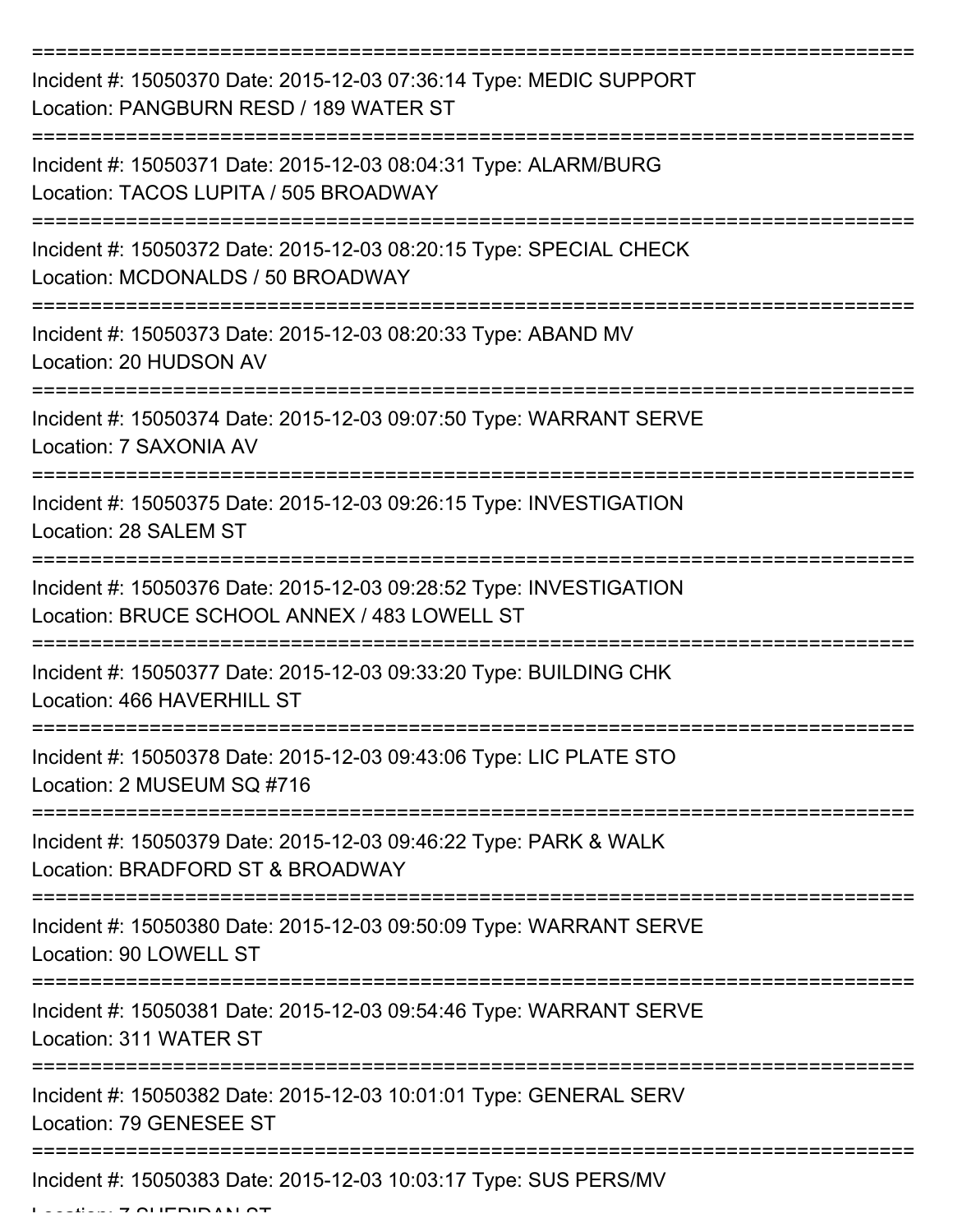| Incident #: 15050384 Date: 2015-12-03 10:04:01 Type: MEDIC SUPPORT<br>Location: 49 DANA ST                                                 |
|--------------------------------------------------------------------------------------------------------------------------------------------|
| Incident #: 15050385 Date: 2015-12-03 10:05:35 Type: WARRANT SERVE<br>Location: 25 SPRINGFIELD ST                                          |
| Incident #: 15050386 Date: 2015-12-03 10:21:43 Type: SUS PERS/MV<br>Location: MCDONALDS / 50 BROADWAY                                      |
| Incident #: 15050387 Date: 2015-12-03 10:23:40 Type: INVESTIGATION<br>Location: FLORAL ST & LOWELL ST                                      |
| Incident #: 15050388 Date: 2015-12-03 10:31:35 Type: PARK & WALK<br>Location: BRADFORD ST & BROADWAY<br>:================================= |
| Incident #: 15050389 Date: 2015-12-03 10:34:20 Type: AUTO ACC/NO PI<br>Location: BROADWAY & METHUEN ST                                     |
| Incident #: 15050390 Date: 2015-12-03 10:37:45 Type: BUILDING CHK<br>Location: ANDOVER ST & BEACON ST                                      |
| Incident #: 15050391 Date: 2015-12-03 10:59:22 Type: 209A/SERVE<br>Location: 40 LAWRENCE ST                                                |
| Incident #: 15050392 Date: 2015-12-03 11:04:04 Type: DOMESTIC/PROG<br>Location: ABBOTT ST & SHAWSHEEN RD                                   |
| Incident #: 15050393 Date: 2015-12-03 11:21:22 Type: M/V STOP<br>Location: 59 SALEM ST                                                     |
| Incident #: 15050395 Date: 2015-12-03 11:22:43 Type: LOST PROPERTY<br>Location: 113 MARGIN ST                                              |
| Incident #: 15050394 Date: 2015-12-03 11:23:37 Type: RECOV/STOL/MV<br>Location: 42 WARREN ST                                               |
| Incident #: 15050396 Date: 2015-12-03 11:27:30 Type: WARRANT SERVE<br>Location: 45 SPRINGFIELD ST #3                                       |
| Incident #: 15050397 Date: 2015-12-03 11:28:37 Type: WARRANT SERVE                                                                         |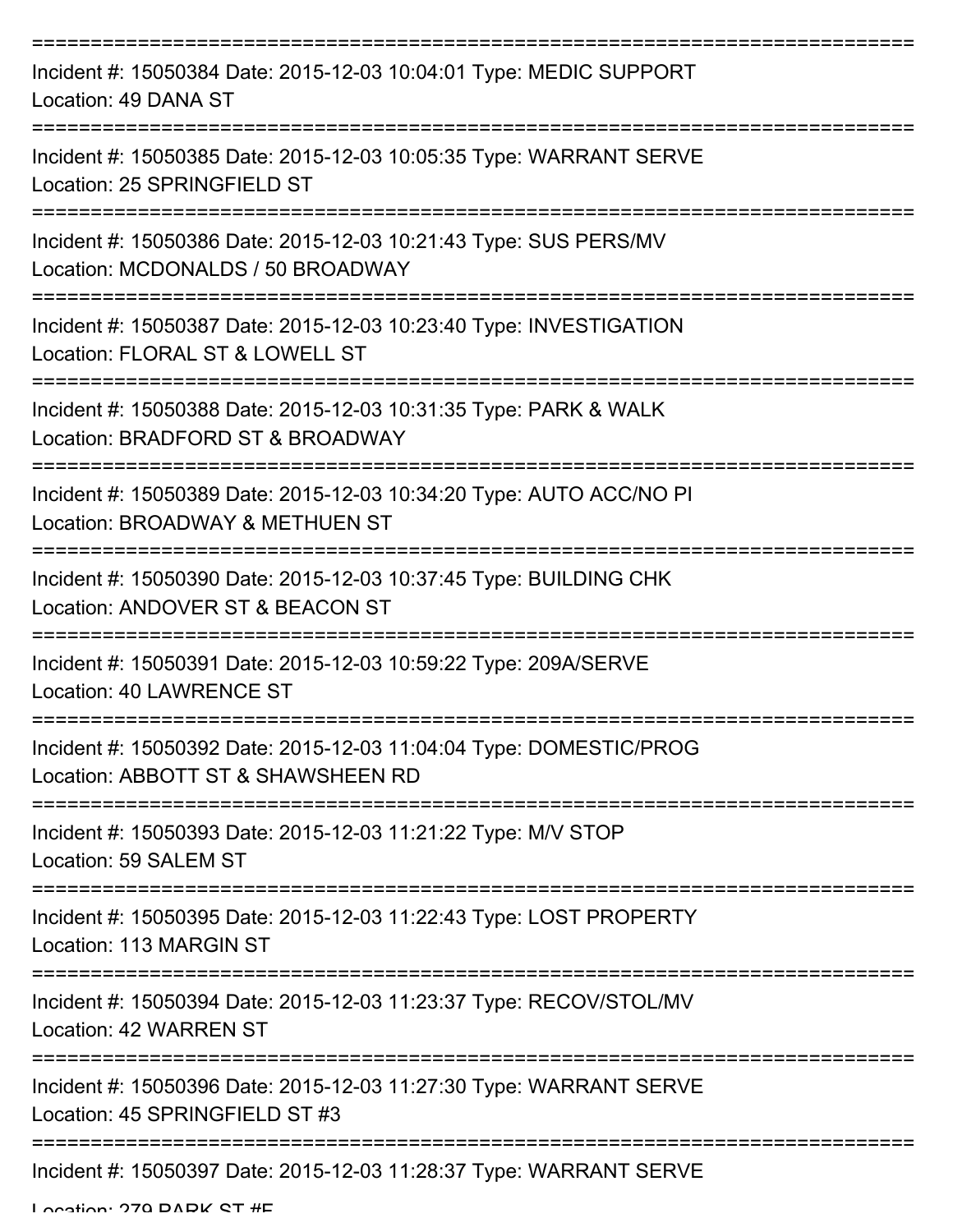| Incident #: 15050398 Date: 2015-12-03 11:39:02 Type: TOW OF M/V<br>Location: CHANDLER ST & MEDFORD ST    |
|----------------------------------------------------------------------------------------------------------|
| Incident #: 15050399 Date: 2015-12-03 11:43:05 Type: WARRANT SERVE<br>Location: 317 S BROADWAY           |
| Incident #: 15050400 Date: 2015-12-03 11:49:20 Type: M/V STOP<br>Location: 101 AMESBURY ST               |
| Incident #: 15050401 Date: 2015-12-03 11:53:33 Type: WARRANT SERVE<br>Location: 25 JORDAN ST #2          |
| Incident #: 15050402 Date: 2015-12-03 12:14:10 Type: TOW OF M/V<br>Location: 4WSV80 / 25 MAGNOLIA ST     |
| Incident #: 15050403 Date: 2015-12-03 12:16:30 Type: AUTO ACC/NO PI<br>Location: ANDOVER ST & CLIFTON ST |
| Incident #: 15050404 Date: 2015-12-03 12:18:52 Type: 209A/SERVE<br>Location: 25 WARWICK ST               |
| Incident #: 15050405 Date: 2015-12-03 12:21:31 Type: DOMESTIC/PROG<br>Location: 28 SUMMER ST FL 2        |
| Incident #: 15050406 Date: 2015-12-03 12:26:16 Type: 209A/SERVE<br>Location: 28 WARWICK ST               |
| Incident #: 15050407 Date: 2015-12-03 12:31:12 Type: CK WELL BEING<br>Location: 473 ESSEX ST #42         |
| Incident #: 15050408 Date: 2015-12-03 12:32:47 Type: M/V STOP<br>Location: 66 PARKER ST                  |
| Incident #: 15050409 Date: 2015-12-03 12:35:04 Type: TOW OF M/V<br>Location: 2GY854 / 29 CARVER ST       |
| Incident #: 15050410 Date: 2015-12-03 12:55:34 Type: UNWANTEDGUEST<br>Location: 433 BROADWAY             |
| Incident #: 15050411 Date: 2015-12-03 13:03:00 Type: TOW OF M/V<br>Location: APPLETON ST & ESSEX ST      |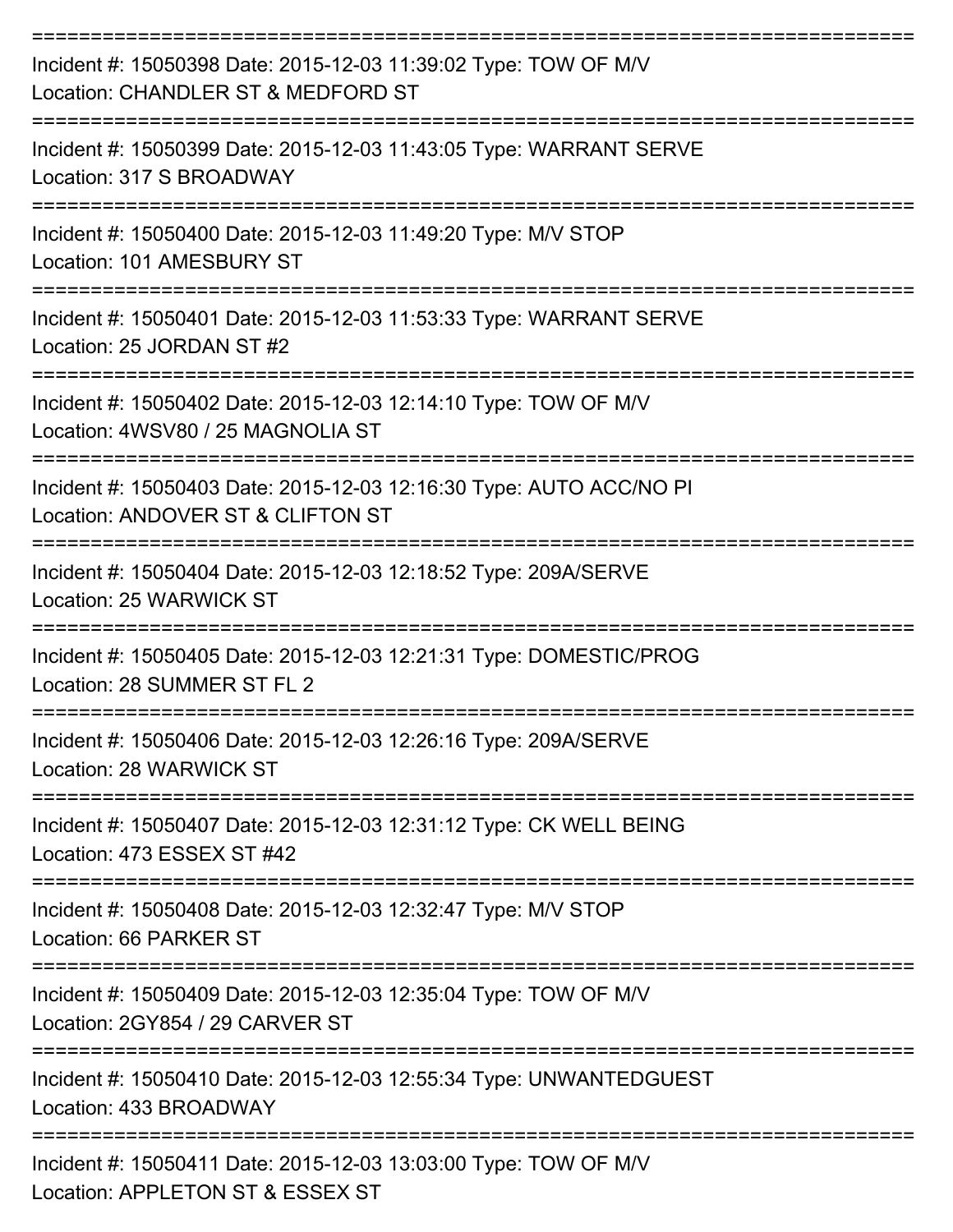| Incident #: 15050412 Date: 2015-12-03 13:05:15 Type: M/V STOP<br>Location: BAILEY ST & OSGOOD ST              |
|---------------------------------------------------------------------------------------------------------------|
| Incident #: 15050413 Date: 2015-12-03 13:39:18 Type: MAL DAMAGE<br>Location: 70 N PARISH RD                   |
| Incident #: 15050414 Date: 2015-12-03 13:51:15 Type: DOMESTIC/PAST<br><b>Location: 51 LAWRENCE ST</b>         |
| Incident #: 15050415 Date: 2015-12-03 13:53:56 Type: M/V STOP<br><b>Location: LAWRENCE ST</b>                 |
| Incident #: 15050416 Date: 2015-12-03 14:12:36 Type: M/V STOP<br>Location: 839119 / MERRIMACK ST & S UNION ST |
| Incident #: 15050417 Date: 2015-12-03 14:25:45 Type: TOW OF M/V<br>Location: 165 ESSEX ST                     |
| Incident #: 15050418 Date: 2015-12-03 14:38:54 Type: M/V STOP<br>Location: PARKER ST & SPRINGFIELD ST         |
| Incident #: 15050419 Date: 2015-12-03 14:54:09 Type: TOW/REPOSSED<br>Location: 525 ESSEX ST                   |
| Incident #: 15050420 Date: 2015-12-03 15:06:21 Type: TOW OF M/V<br>Location: 158 SPRUCE ST                    |
| Incident #: 15050421 Date: 2015-12-03 15:25:31 Type: TOW OF M/V<br>Location: 10 DIAMOND ST                    |
| Incident #: 15050422 Date: 2015-12-03 15:41:42 Type: M/V STOP<br>Location: FRANKLIN ST & METHUEN ST           |
| Incident #: 15050423 Date: 2015-12-03 15:47:40 Type: THREATS<br>Location: 66 WEARE ST                         |
| Incident #: 15050424 Date: 2015-12-03 15:49:05 Type: AUTO ACC/PED<br>Location: 514 HAVERHILL ST               |
| Incident #: 15050425 Date: 2015-12-03 15:50:33 Type: AUTO ACC/NO PI<br><b>Location: MANCHESTER ST</b>         |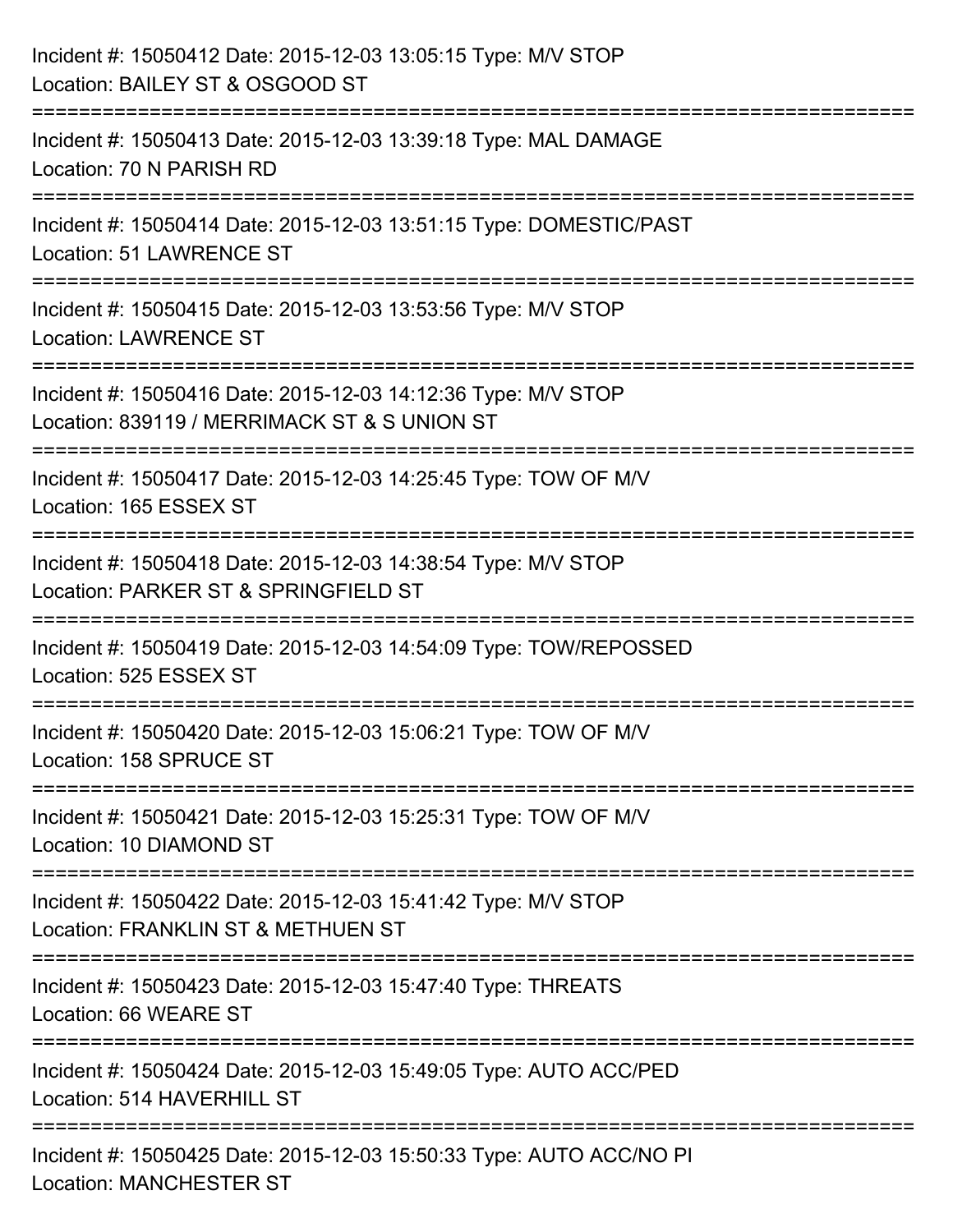| Incident #: 15050426 Date: 2015-12-03 15:53:17 Type: SPECIAL CHECK<br>Location: 8 DIAMOND ST                                              |
|-------------------------------------------------------------------------------------------------------------------------------------------|
| Incident #: 15050427 Date: 2015-12-03 15:54:18 Type: MEDIC SUPPORT<br>Location: 26 NESMITH ST                                             |
| Incident #: 15050428 Date: 2015-12-03 15:55:29 Type: CK WELL BEING<br>Location: ELM ST & HAMPSHIRE ST<br>================================ |
| Incident #: 15050429 Date: 2015-12-03 15:59:01 Type: GUN CALL<br>Location: 28 SUMMER ST #B FL 2                                           |
| Incident #: 15050430 Date: 2015-12-03 16:09:02 Type: MAN DOWN<br>Location: 106 BRADFORD ST<br>=============================               |
| Incident #: 15050431 Date: 2015-12-03 16:11:36 Type: TOW OF M/V<br>Location: 310 PROSPECT ST                                              |
| Incident #: 15050432 Date: 2015-12-03 16:35:42 Type: AUTO ACC/PED<br>Location: CENTRAL BRIDGE / 0 MERRIMACK ST<br>=================       |
| Incident #: 15050433 Date: 2015-12-03 17:06:08 Type: MEDIC SUPPORT<br>Location: 49 HAVERHILL ST FL 2                                      |
| Incident #: 15050434 Date: 2015-12-03 17:12:40 Type: DISTURBANCE<br>Location: 36 HIGHLAWN AV<br>----------------<br>---------------       |
| Incident #: 15050435 Date: 2015-12-03 17:16:19 Type: B&E/PROG<br>Location: 264 COLONIAL RD<br>===============================             |
| Incident #: 15050436 Date: 2015-12-03 17:26:57 Type: 911 HANG UP<br>Location: 16 AVON ST #1                                               |
| Incident #: 15050437 Date: 2015-12-03 17:35:09 Type: B&E/DWELL/AT<br>Location: 673 ESSEX ST #413 FL BLDG 4                                |
| Incident #: 15050438 Date: 2015-12-03 17:35:13 Type: DISTURBANCE<br>Location: 238 HAVERHILL ST FL 1                                       |
| Incident #: 15050439 Date: 2015-12-03 17:38:06 Type: THREATS<br>Location: 91 CAMBRIDGE ST                                                 |

===========================================================================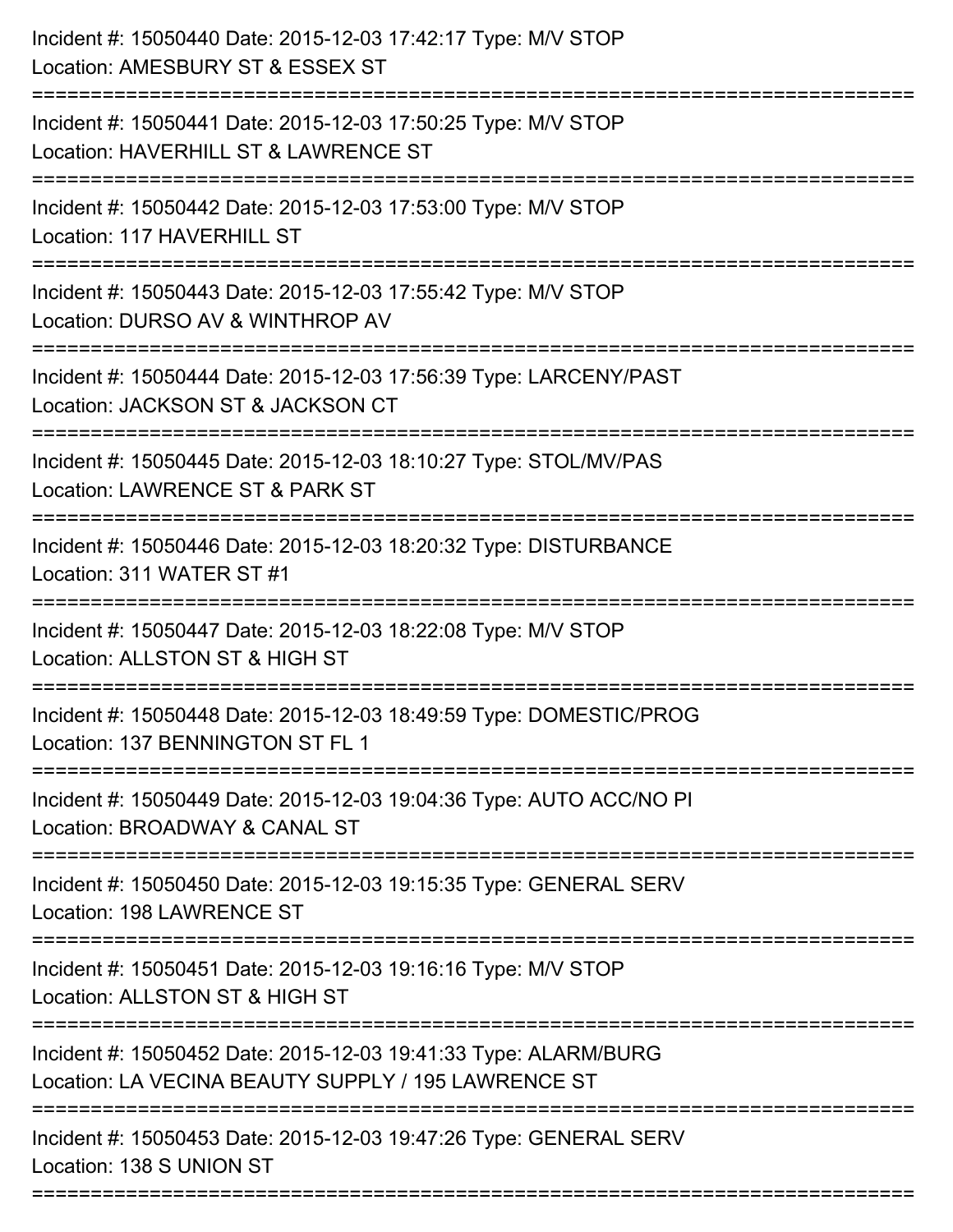Location: 105 GREENWOOD ST FL 2

| Incident #: 15050455 Date: 2015-12-03 20:00:30 Type: ALARM/HOLD<br>Location: 105 JACKSON ST            |
|--------------------------------------------------------------------------------------------------------|
| Incident #: 15050456 Date: 2015-12-03 20:08:40 Type: M/V STOP<br>Location: DORCHESTER ST & WINTHROP AV |
| Incident #: 15050457 Date: 2015-12-03 20:20:58 Type: M/V STOP<br>Location: 143 S UNION ST              |
| Incident #: 15050459 Date: 2015-12-03 20:21:41 Type: LARCENY/PAST<br>Location: 68 BOWDOIN ST           |
| Incident #: 15050458 Date: 2015-12-03 20:24:12 Type: DOMESTIC/PROG<br>Location: 89 S BROADWAY #2       |
| Incident #: 15050460 Date: 2015-12-03 20:35:53 Type: TRESPASSING<br>Location: 45 BROADWAY              |
| Incident #: 15050461 Date: 2015-12-03 21:29:02 Type: MV/BLOCKING<br>Location: 47 CEDAR ST              |
| Incident #: 15050462 Date: 2015-12-03 21:42:19 Type: LOST PROPERTY<br>Location: HAVERHILL ST & MAY ST  |
| Incident #: 15050463 Date: 2015-12-03 21:54:45 Type: SUICIDE ATTEMPT<br>Location: 80 OSGOOD ST FL 1    |
| Incident #: 15050464 Date: 2015-12-03 22:04:54 Type: M/V STOP<br>Location: BRADFORD ST & BROADWAY      |
| Incident #: 15050465 Date: 2015-12-03 22:25:15 Type: DISTURBANCE<br>Location: 63 WARREN ST #1          |
| Incident #: 15050466 Date: 2015-12-03 23:02:58 Type: M/V STOP<br>Location: ALLSTON ST & WOODLAND ST    |
| Incident #: 15050467 Date: 2015-12-03 23:07:06 Type: M/V STOP<br>Location: ALLSTON ST & HIGH ST        |
|                                                                                                        |